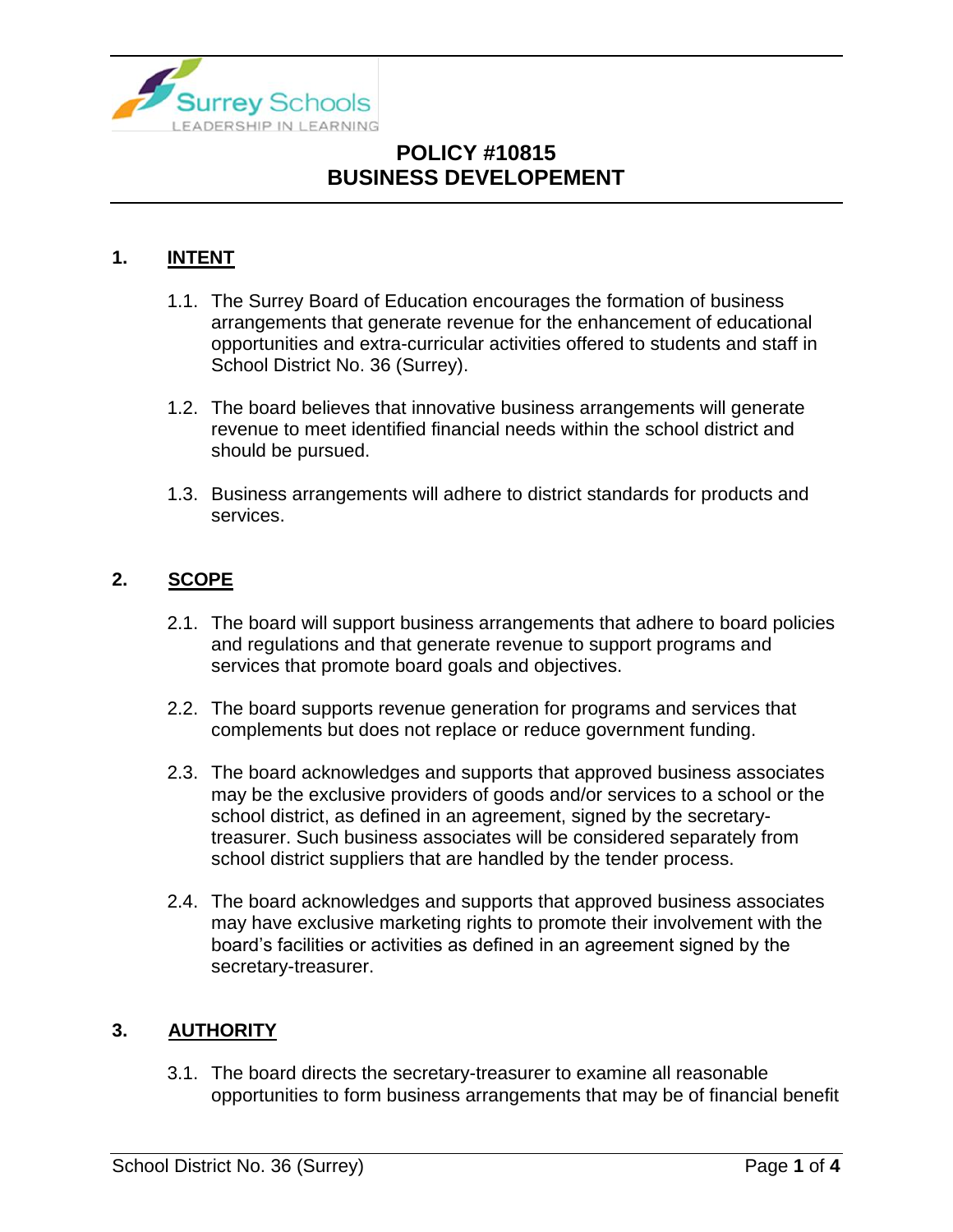

to a school or the school district. All sensitive proposals as defined by regulation shall be submitted to the board for approval. (*This does not include job plan or work experience arrangements between the board and community*.) All other proposals will be acted upon by the secretarytreasurer through processes outlined in regulation. The secretary-treasurer will approve the distribution of funds for all proposals.

3.2. Revenue generated through business arrangements will be reviewed by the Executive Committee who will advise on how to disburse funds.

### **4. OPERATION**

- 4.1. The secretary-treasurer is responsible for coordinating the identification and development of business arrangement opportunities that have significant impact at one school, have district-wide implications, or have a financial component over \$5,000. PACs and schools will be encouraged to coordinate smaller business arrangements with the understanding that they also comply with all existing policies and regulations.
- 4.2. Proposals that include an educational component will be reviewed by the appropriate authorities listed in Policy #10805 - *[Promotion of External](https://www.surreyschools.ca/departments/SECT/PoliciesRegulations/section_10000/Documents/10805%20Policy.pdf)  [Agencies Through Schools](https://www.surreyschools.ca/departments/SECT/PoliciesRegulations/section_10000/Documents/10805%20Policy.pdf)*.
- 4.3. All business arrangements will be for a specified period of time and must be approved by the secretary-treasurer.

#### **5. PRINCIPLES**

- 5.1. Contracts and agreements relating to business arrangements will contain all elements of good business practices.
- 5.2. Business arrangements will aim to increase revenue generated by and for all schools in the school district. Business arrangements will share business and revenue concepts, and work with schools; as well as PACs in the interests of building their independent revenue generation capability.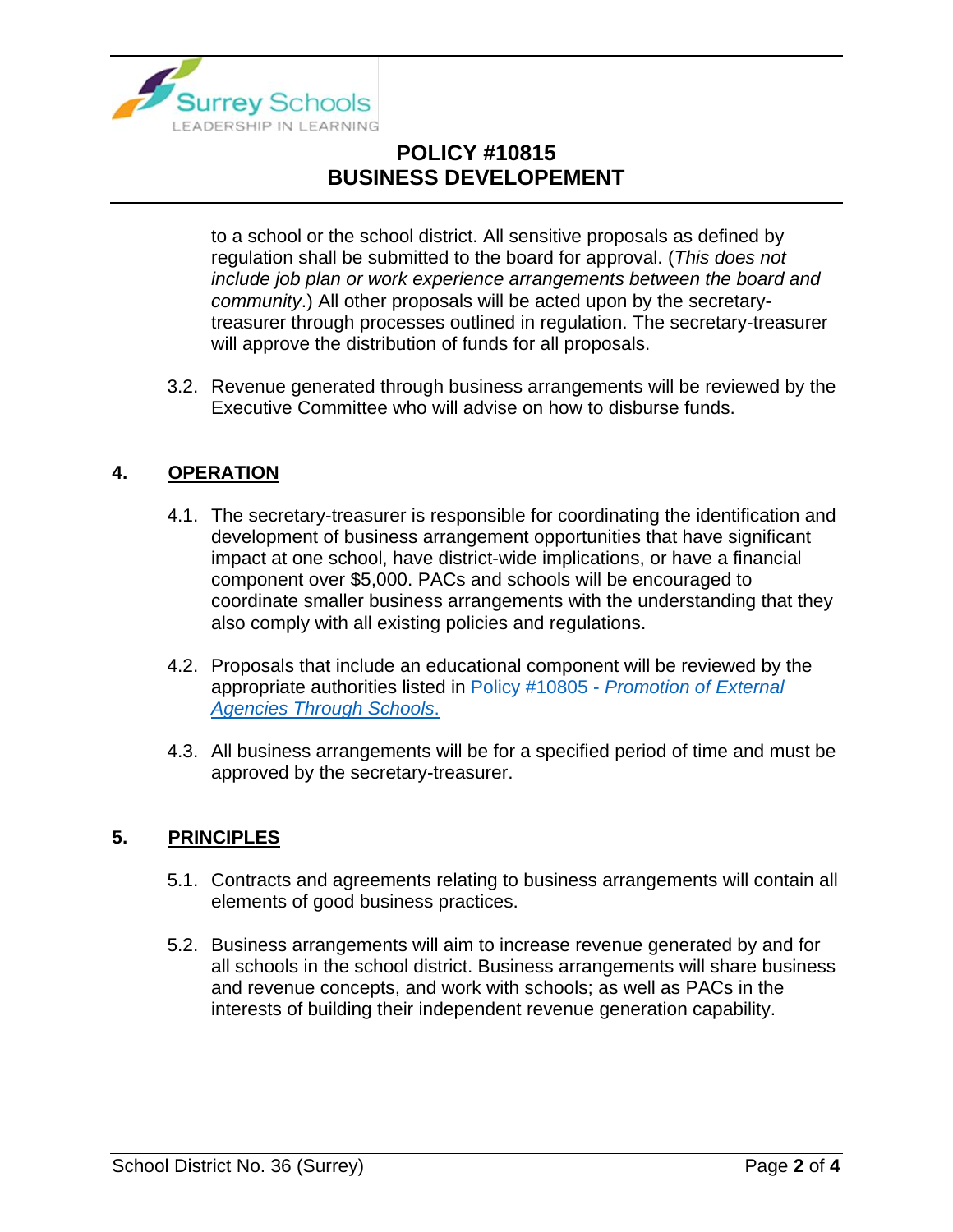

- 5.3. Business arrangements will be formed in such a way as to minimize the commercial impact on students. Proposals based on inappropriate direct advertising to students during regular school hours and while on school property will not be considered.
- 5.4. Principals at all affected sites will be given an opportunity for input into relevant business arrangements.
- 5.5. All corporate gifts or donations to the school district or schools must be received according to the board's policies on [Board Member Conflict of](https://www.surreyschools.ca/departments/SECT/PoliciesRegulations/section_2000/Documents/2902%20Policy.pdf)  [Interest \(#2902\),](https://www.surreyschools.ca/departments/SECT/PoliciesRegulations/section_2000/Documents/2902%20Policy.pdf) [Charitable Donations \(#4430\),](https://www.surreyschools.ca/departments/SECT/PoliciesRegulations/section_4000/Documents/4430%20Policy.pdf) [Purchasing Goods and](https://www.surreyschools.ca/departments/SECT/PoliciesRegulations/section_4000/Documents/4600%20Policy.pdf)  [Services \(#4600\),](https://www.surreyschools.ca/departments/SECT/PoliciesRegulations/section_4000/Documents/4600%20Policy.pdf) [Equipment Donations \(#5305\),](https://www.surreyschools.ca/departments/SECT/PoliciesRegulations/section_5000/Documents/5305%20Policy.pdf) and [Employee Conflict of](https://www.surreyschools.ca/departments/SECT/PoliciesRegulations/section_7000/Documents/7213%20Policy.pdf)  [Interest \(#7213\).](https://www.surreyschools.ca/departments/SECT/PoliciesRegulations/section_7000/Documents/7213%20Policy.pdf)
- 5.6. No business arrangement will be considered that involves promotion or exposure of corporations where the business is derived primarily from the sale of tobacco, alcohol or material inappropriate for children.
- 5.7. Any reference to or use of the board's name, logo, slogan, mission statement or reputation must be maintained at the highest of ethical and community standards.
- 5.8. Any use of corporate or community signage on school district property or any form of advertising must be within the terms of the business agreement. No employee or student will be required to wear clothing with corporate or community logos or advertising.
- 5.9. All business arrangements must observe and comply with environmental regulations relating to their form of business.
- 5.10.All sponsored products, materials, and services must meet specifications and standards used by the school district in the purchase of similar goods and services.
- 5.11.Business Development will identify school district resource needs to ensure that resources are adequate to complete activities successfully in advance of completing the business arrangement.
- 5.12.All donations in kind shall be subject to the terms and conditions set out by the Canada Customs & Revenue Agency.